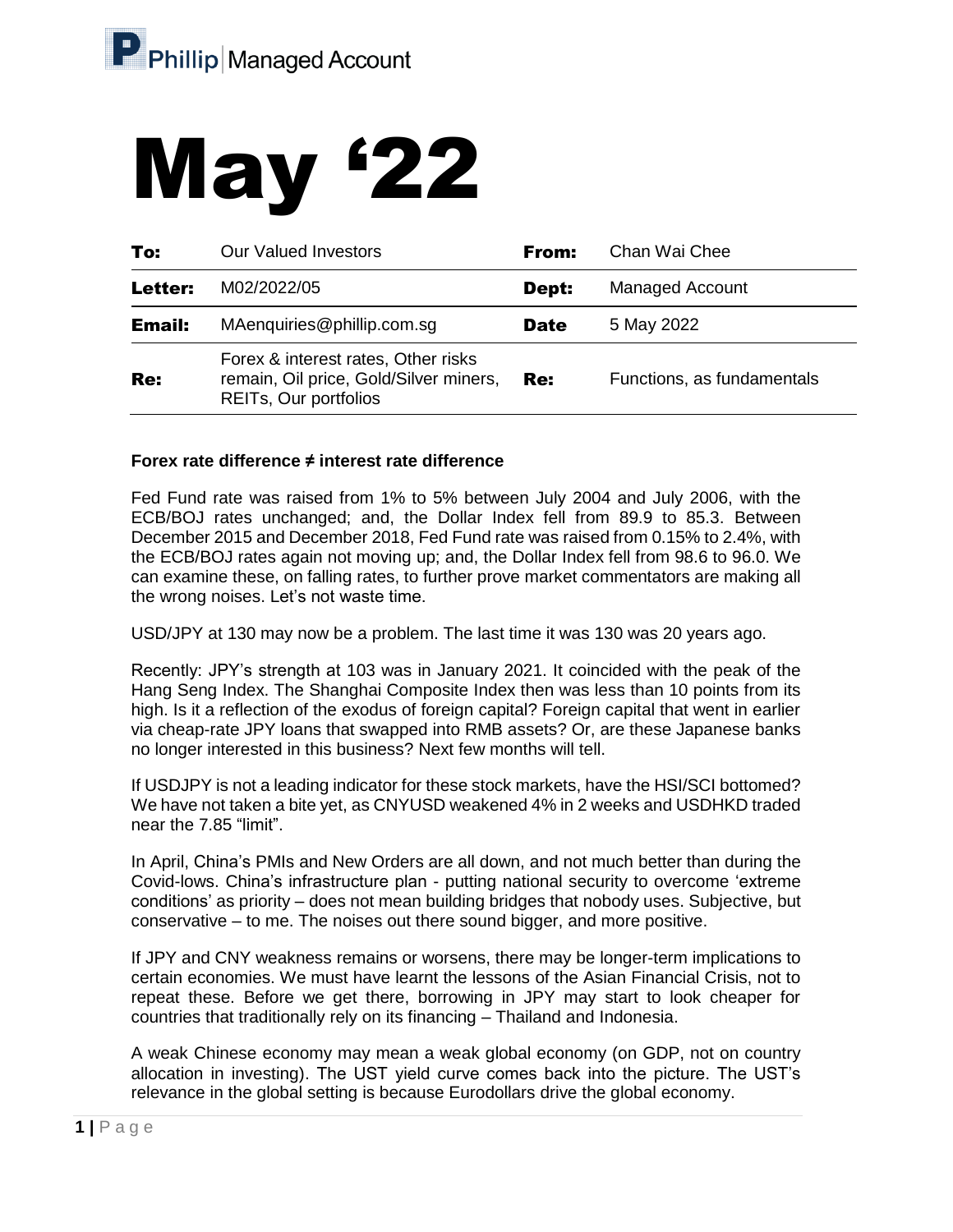## **Other risks remain**

Besides the yield curve, other risks remain – war (NATO's arming Ukraine against Russia), tech sell-off (rich valuation), chip shortage (auto sales), collateral squeeze (some Treasury yields trade below RRP/IORB rates).

## **Oil price**

In the latest quarterly Dallas Fed Energy Survey that was published on 23 March, a disturbing answer to the question – *"by what percent do you expect your firm's crude oil production to change from fourth quarter 2021 to fourth quarter 2022?"* - surfaced. *"The median growth rate among large firms was 6 percent, compared with 15 percent among small firms. Twenty-five percent of executives at larger firms expect to expand crude oil production by more than zero but not more than 5 percent, with an additional 25 percent targeting no growth. Executives at small firms expect to increase crude oil production at much higher rates."*

This is bad news to inflation fighters, as the oil price permeates many CPI items.

To us, we will stay invested in the dirty energy sector, with regular profit-taking along the journey.

Another interesting question, another insightful answer:

Q: *"What West Texas Intermediate crude oil price is necessary to get publicly traded U.S. producers back into growth mode?"* And, why?

A: *"A sizable portion, 29 percent, believe the shift to growth mode will not be dependent on the price of oil." "Slightly over half - 59 percent - of executives believe investor pressure to maintain capital discipline is the primary reason that publicly traded oil producers are restraining growth despite high oil prices."*

We are invested in a few of these once-complacent companies, now restrained by discipline, but driven by the high oil price.

#### **Gold/Silver miners**

These have taken a back-seat recently. We have also paused. We are mindful that a run on collateral kind of liquidity crisis can drive safe-haven prices low because there is still market volume in a market sell-down. Unlike, risky assets that have little or no volume.

## **REITs**

The bottoming process (April letter) seems to have taken place in the higher yielding ones.

With rents rising in several areas in the US, and people returning to their offices, we are likely to bite the SGX-listed US ones.